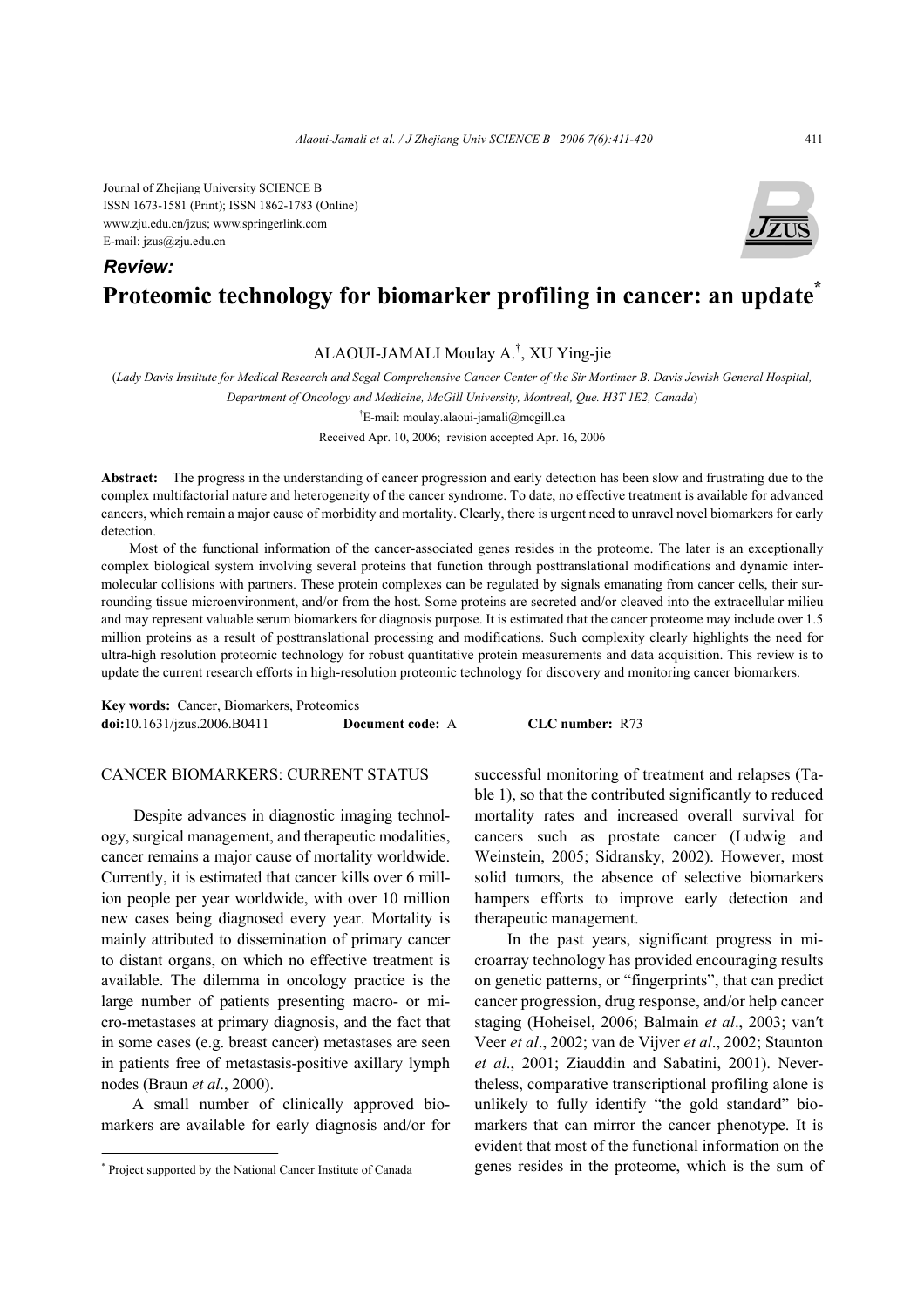multiple dynamic processes that include protein phosphorylation, protein trafficking and localization, and protein-protein interactions with secondary effectors (Fig.1). Functional proteomics is potentially more predictive than genomics. Unlike genomics, however, acquiring proteomic data faces technical challenges, particularly with regard to lack of standardized methodologies, sensitivity and reproducibility, and intra- and inter-individual tumor heterogeneity. Nevertheless, these obstacles can be overcome with the current research efforts to develop high-resolution proteomic instrumentation for highthroughput monitoring of protein changes that occur in cancer (Tyers and Mann, 2003; Hanash, 2003).

The cancer proteome is an exceptionally complex biological sample containing information on perhaps every biological process that takes place in cancer cells, cancer tissue microenvironment, and cancer cell-host interaction. Cancer cells release protein biomarkers into the extracellular fluid through secretion of intact or cleaved peptides. In addition, cancer-associated circulating markers can be contributed by the tumor microenvironment, e.g. surrounding host cells such as fibroblasts and macrophages. Some of these products can end up in the bloodstream and hence serve as potential serum biomarkers. Therefore, studying the cancer proteome is the logical starting point for identifying diagnostic biomarkers and therapeutic targets for cancer. Already, several putative cancer biomarkers with potential clinical applications have been reported using proteomic technology (Table 2), and with the current trend many others are expected to come on board. This will result in a heavy load for biologists, pharmacologists, and oncologists for biomarker validation and translation into clinical applications.

This review will discuss the strengths of proteomic technology for high-resolution and high-



**Fig.1 Illustration of the information flow from genotype to phenotype. The framework for the regulatory network would encompass knowledge from gene sequence to protein sequence, to posttranslational modifications, to protein cellular and sub-cellular distribution and trafficking, and the protein-protein interaction pattern** 

| Biomarker                               | Cancer type                                              | Specificity | Example of non-cancer pathology Primary clinical use                                  |                                             |
|-----------------------------------------|----------------------------------------------------------|-------------|---------------------------------------------------------------------------------------|---------------------------------------------|
| $\alpha$ -fetoprotein                   | Hepatocellular,<br>non-semino-<br>matous testicular      | Moderate    | Prostatitis                                                                           | Staging                                     |
| Human chrionic<br>gonadotropin- $\beta$ | Testicular, ovarian                                      | Low         | Pregnancy                                                                             | Staging                                     |
| CA15-3                                  | <b>Breast</b>                                            | Poor        | Cirrhosis, benign diseases of<br>ovaries and breast                                   | Disease monitoring                          |
| CA19-9                                  | Gastro, pancreatic, stomach                              | Poor        | <b>Gastritis</b>                                                                      | Disease monitoring                          |
| CA125                                   | Ovarian, cervical, uterine,<br>fallopian tube            | Moderate    | Pancreatitis, kidney or liver<br>disease                                              | Disease monitoring                          |
| CA27-29                                 | <b>Breast</b>                                            |             |                                                                                       | Disease monitoring                          |
| <b>CEA</b>                              | Colorectal, pancreas, lung,<br>breast, medullary thyroid | Low         | Non-malignant disorders                                                               | Disease monitoring                          |
| factor receptor                         | Epidermal growth Colon, non-small cell lung<br>cancer    | Low         | Non malignant disorders, such as Selection of therapy<br>benign prostatic hyperplasia |                                             |
| Her2/Neu                                | Breast, ovarian                                          | Moderate    | Benign breast disease                                                                 | Disease monitoring;<br>selection of therapy |
| <b>PSA</b>                              | Prostate                                                 | High        | Benign prostatic hyperplasia                                                          | Screening:<br>disease monitoring            |
| Thyroglobulin                           | Thyroid                                                  | Poor        | Grave's disease thyroiditis                                                           | Disease monitoring                          |

**Table 1 Common serum cancer markers used in primary care** 

CA: Cancer antigen; CEA: Carcinoembryonic antigen; PSA: Prostate-specific antigen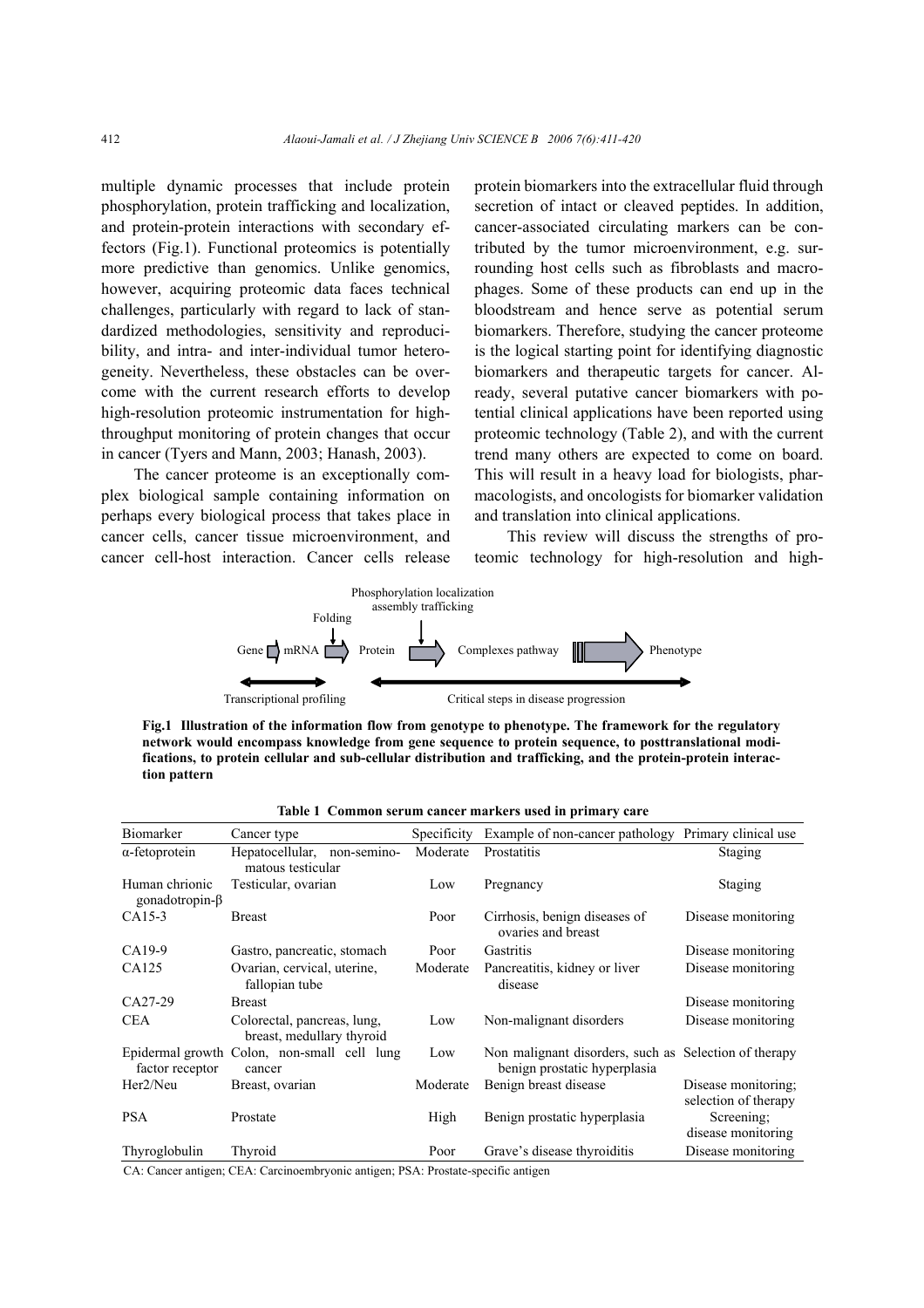| <b>Biomarker</b>                                       | Cancer type                            | References                                            |
|--------------------------------------------------------|----------------------------------------|-------------------------------------------------------|
| Apolipoprotein A1                                      | Ovarian, pancreatic                    | Zhang et al., 2004; Kozak et al., 2005                |
| Heptaglobin $\alpha$ -subunit                          | Ovarian, pancreatic, lung              | Ye et al., 2003                                       |
| Transthyretin fragment                                 | Ovarian                                | Kozak et al., 2005                                    |
| Inter-alpha-trypsin inhibitor fragment                 | Ovarian, pancreatic                    | Zhang et al., $2004$                                  |
| Vitamin D-binding protein                              | Prostate, breast                       | Corder et al., 1993; Pawlik et al., 2006              |
| Serum amyloid A                                        | Nasopharyngeal,<br>pancreatic, ovarian | Orchekowski et al., 2005; Moshkovskii et al.,<br>2005 |
| $\alpha$ 1-antitrypsin and $\alpha$ 1-antichymotrypsin | Pancreatic                             | Orchekowski et al., 2005; Yu et al., 2005             |
| Osteopontin                                            | Ovarian, prostate                      | Khodavirdi et al., 2006                               |

**Table 2 Examples of putative cancer biomarkers identified by mass spectrometry as potentially useful for diagnosis** 

throughput identification of cancer biomarkers with special emphasis given to clinical applications. For technical aspects related to instrumentation we refer the reader to several review articles that provide an exhaustive description of proteomic technology (Liotta and Petricoin, 2006; Conrads *et al*., 2005; Jessani *et al*., 2005; Wu *et al*., 2003; Celis and Gromov, 2003; Wulfkuhle *et al*., 2003; Phizicky *et al*., 2003; Aebersold and Mann, 2003; Petricoin *et al*., 2002a; Bichsel *et al*., 2001).

# FISHING FOR "GOLD STANDARD" CANCER BIOMARKERS: GREAT EXPECTATION FROM NEW DEVELOPMENTS IN PROTEOMIC **TECHNOLOGY**

It is estimated that the 45000 human genes generate approximately 250000 spliced variants of RNA, which are translated into over 1.5 million proteins as a result of posttranslational processing and modifications (Ozier *et al*., 2003). Such complexity clearly highlights the need for assembling the protein circuits that operate in cancer cells and their surrounding microenvironment to achieve meaningful clinical prediction of the disease. Assuming that the proteome is the global representative of all biological processes that take place in cancer cells, then the discovery of specific biomarkers in the midst of such biological complexity would seem difficult in the absence of ultra-high resolution analytical techniques for quantitative measurement of tens to hundreds of thousands of components, and robust data acquisition and analysis techniques to efficiently and reliably process these large datasets.

Current progress in proteomics has been largely

due to recent developments in mass spectrometry (MS)-based technologies (Aebersold and Goodlett, 2001). Particularly, new techniques for the ionization of proteins and peptides, such as matrix-assisted laser desorption-ionization (MALDI) and electrospray ionization (ESI) combined with time-of-flight (TOF), as well as new hybrid mass spectrometers, are now becoming the tools of choice for protein characterization. These advances have been highly recognized by the scientific community to include two mass spectrometrists, Drs. John B. Fenn and Koichi Tanaka as co-recipients (with the developer of NMR Dr. Kurt Wüthrich) recipient of the 2002 Nobel Prize for chemistry. These techniques have also been accompanied, although with a significant lag, by dramatic improvements in bioinformatic tools for analysis of complex datasets. In addition, powerful multi-dimensional chromatographic and sample labelling techniques have been developed to further benefit from the improvements in mass spectrometry (Kachman *et al*., 2002; Wolters *et al*., 2001; McCormack *et al*., 1997).

The standard proteomic approach for biomarker research consists of isolation of cell proteins from clinical specimens (tissue or biological fluids such as serum, ascites, saliva, etc.), digestion with proteases such as trypsin, and separation of the resulting mixture by two-dimensional (2D) electrophoresis or liquid chromatography (LC). The desired spots (2D) or protein fractions (LC) are isolated, digested, and peptides are separated by LC and depending on the sample complexity, the low-molecular weight fractions may be further fractionated by ion-exchange chromatography. The peptides are then subjected to electrospray or MALDI mass spectrometry (MS) or MS/MS analysis for qualitative and quantitative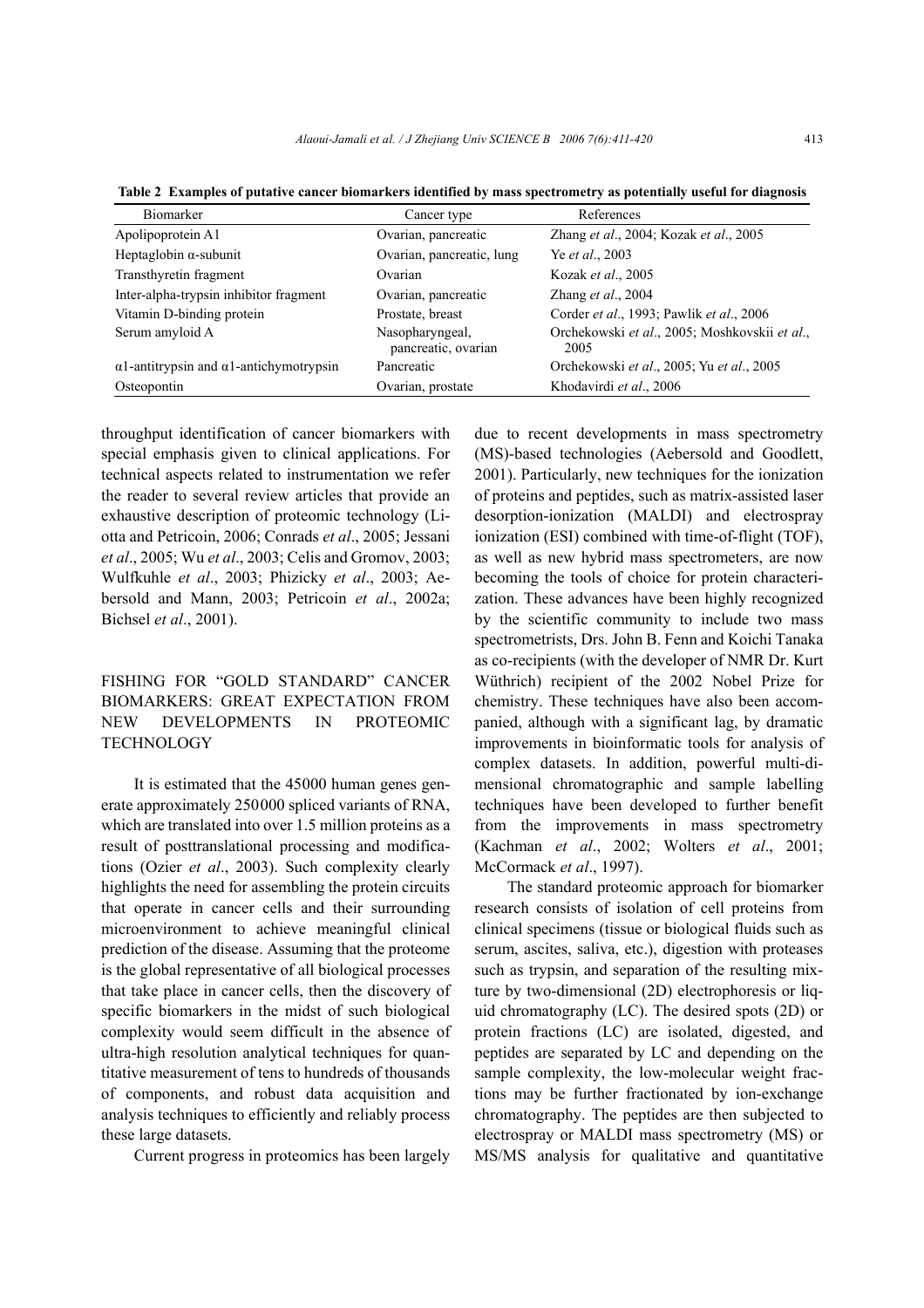comparisons. The mass spectrometer measures the mass to charge ratio of the components and, if required, can then perform more detailed experiments to identify the components. In the case of peptides, one obtains a partial sequence that is usually sufficient for identification of the peptide or parent protein from which the peptide was derived. Therefore, for each sample, one can obtain a three dimensional dataset (retention time, mass to charge ratio (m/z) and intensity).

Each of these technical approaches has advantages and limitations. For example, 2D gel electrophoresis suffers from low sensitivity, low dynamic range  $(10^3)$ , difficulty in resolving proteins with extreme masses or isoelectric points, and the inability to resolve proteins with low solubility (Ong and Mann, 2005; Hanash, 2001). Some improvements were obtained when 2D methods are combined with prefractionation chromatography techniques (Righetti *et al*., 2003). The introduction of differential gel electrophoresis (DIGE) has provided improvement over standard 2D. DIGE involves tagging the two comparison protein solutions with different fluorescent dyes (Cy2, Cy3 or Cy5), then mixing the solutions and running them on the same gel. Computer software (DeCyder) allows comparison of these protein mixtures and, by using a pooled standard labelled with the third dye, the software can reliably compare quantitative differences in protein levels across multiple gels (Lilley and Friedman, 2004). However, this methods still suffers some of the disadvantages seen in 2D gel electrophoresis, in particular limited sensitivity and resolution to detect low molecular weight proteins (Chakravarti *et al*., 2004). In contrast, multidimensional protein identification technology (MudPIT) is more widely used as a sensitive method (Bayer *et al*., 2006; Chen *et al*., 2006; Guzzetta and Chien *et al*., 2005; Durr *et al*., 2004). In MudPIT a complex protein mixture is digested with a specific protease (most commonly trypsin). The peptide fragments then undergo two-dimensional liquid chromatography, which separates the peptides initially by charge, then by hydrophobicity to allow adequate separation of peptides. The column elutes into an electrospray mass spectroscopy unit that identifies peptides as they elute, one by one, based on their tandem mass spectroscopy spectrum. Databases of peptides can then be searched to identify the proteins based on the mass spectra of the peptides. This technique has exquisite sensitivity, reported to be in the femtomolar  $(10^{-15})$  range, with a dynamic range of 10000 to 1, and is reproducible to within 0.5% (Wang *et al*., 2005). One of the major weaknesses of MudPIT is in identifying quantitative differences in protein expression across protein mixtures (Washburn *et al*., 2003). To overcome this limitation, alternative variants have been developed. For example, one sample is labelled differently from another and the two samples are mixed prior to analysis; through mass spectroscopy it becomes feasible to detect small differences in protein concentrations. The two options are in vivo labelling (using  $N^{15}$  isotope) (Blagoev *et al*., 2004) or in vitro labelling using techniques such as ICAT (Ramus *et al*., 2006; Schrimpf *et al*., 2005; Kaji *et al*., 2003), MCAT (Cagney and Emili, 2002), or iTRAQ (Wu *et al*., 2006; Shadforth *et al*., 2005). The latter is particularly interesting and uses trypsin digestion, iTRAQ labelling, and automated in-line two-dimensional column chromatography and tandem mass spectroscopy. In the case of iTRAQ, the trypsin-digested samples are labelled with different iTRAQ reagents to allow detection of relative quantitative differences between samples. The sample passes through a nano-column packed with a strong cation exchange resin and a reverse phase resin, which sequentially separates peptides based on charge and hydrophobicity. The elution passes directly into an electrospray mass spectroscopy (Q TRAP MS/MS) unit, where the individual peptides are initially characterized by their mass to charge ratio. The peptides are then hit with a high velocity inert gas causing them to further fragment in a predictable pattern. By comparing the counts of peptides labelled with each iTRAQ reagent, one can be able to detect quantitative differences. Peptides with the greatest quantitative differences can be identified by searching databases of known peptide mass spectra.

Examples of exciting advances in biomarker discovery include the use of SELDI (surface enhanced laser desorption) mass spectroscopy to search for cancer biomarkers (Ricolleau *et al*., 2006; Henderson and Steele, 2005). In these studies, protein profiles were compared between healthy individuals and patients with advanced cancer and to those with benign disease. Statistical algorithms were used to identify a set of peaks with the greatest sensitivity and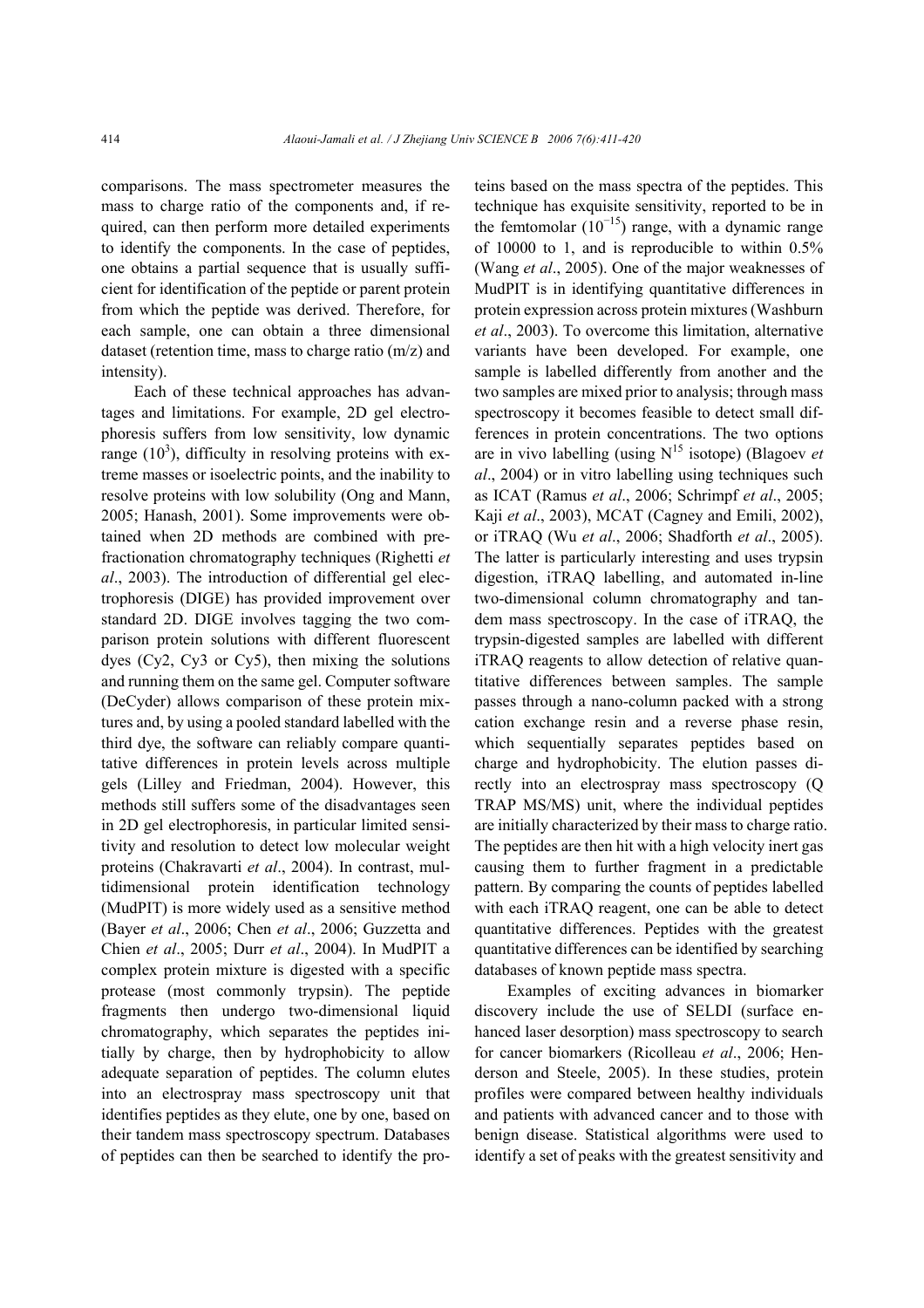specificity for disease, with reports on sensitivity approaching 100% and specificity of 95% for ovarian cancer (Conrads *et al*., 2005). Another interesting study was aimed at discovering novel biomarkers for the early detection and classification of ovarian cancer by SELDI-TOF mass spectrometry in 2002 (Petricoin *et al*., 2002b). This seminal research, which is both an excellent example of the potential benefits and pitfalls of biomarker research, rapidly became the subject of an act of Congress in the United States, the basis for a commercially available diagnostic test (Correlogic Inc.) and the topic of vigorous debate in the scientific community. Early criticism of the research was directed at both the egregious errors in statistical analysis and the lack of details regarding these biomarkers, specifically their identity. While the statistical errors have been corrected, the lack of identity of the putative biomarkers remains unaddressed. However, in a recent study the authors expanded their analysis to include the use of higher resolution Qq-TOF mass spectrometry in place of SELDI-TOF mass spectrometry, resulting in a dramatic increase in performance (100% sensitivity and specificity). Yet, the identity of the biomarkers remains unknown. The technique has also been used to study pancreatic cancer, prostate cancer, and recently head and neck cancer (Menard *et al*., 2006; Kozak *et al*., 2005; Clarke *et al*., 2005; Nishizuka *et al*., 2003; Paweletz *et al*., 2001). This technique has some reported disadvantages, including protein concentrations responsible for the 'peaks' in SELDI that are in the µg/ml range, much higher than known biomarkers such as PSA (prostate specific antigen).

New development for detailed analysis of the proteome can be achieved by using high resolution analytical techniques such as LC-FTICR-MS followed by LC-Qq-TOF-MS/MS. RPLC-FTICR-MS provides resolving power (the ability to distinguish biomolecules that are very close in mass) that is roughly 100 times higher than SELDI-TOF-MS and 20 times higher than Qq-TOF-MS. RPLC has a peak capacity of roughly 50. Therefore, one can calculate that this analytical procedure will be able to characterize a theoretical maximum of ~9 million individual components (20 ion exchange fractions×50 fractions by RPLC×9000 measurements per fraction by FTICR MS) (Ebanks *et al*., 2005; 2006; Melanson *et al*., 2006). In practice the number of components measured is much lower the theoretical maximum; the sample components do not conveniently distribute themselves evenly in the various fractions and the high-abundance peptides can suppress signals from the low-abundance peptides through ion-suppression. A reasonable estimate is 600 peaks in each FTICR MS spectrum, which would result in 600000 components measured (Masselon *et al*., 2005; Shen *et al*., 2005; Nemeth-Cawley *et al*., 2003).

In contrast, the LC-Qq-TOF-MS techniques can provide approximately the same number of potential data points (4000) for every chromatographic peak (LC typically provides≥30 peaks). Therefore, the LC-Qq-TOF-MS technique can theoretically measure 120000 components. In similar fashion, LC-FTICR-MS provides very high resolution in terms of mass measurements resulting in a theoretical data density of  $>10^6$  components per sample. In practice, samples do not typically contain such a large number of components; however, it is not unusual for complex proteomic samples to exceed  $10^5$  components. Therefore, techniques that can handle high sample complexity are logically preferable over low-density analytical techniques.

#### DATA ANALYSIS

Following the development of a suitable analytical platform for sample analysis, a rigorous evaluation of analytical reproducibility is essential to fully characterize the analytical variability. Although the analytical variability is likely to be small relative to biological variability, its assessment is necessary to avoid the inclusion of artifacts arising from variations in analytical processing in the list of putative biomarkers (Boguski and McIntosh, 2003).

One of the most widely used data analysis technique is principal component analysis (PCA) tries to describe the variation between classes of samples (e.g. diseased vs controls) by quantitatively comparing data in a pair-wise manner. The advantage of this technique is that one can process high dimensionality datasets and reduce the data to a few principal components.

In principle, a subset of standard peptides can be added to a sample prior to sample preparation and analysis to assess the variability of preparative,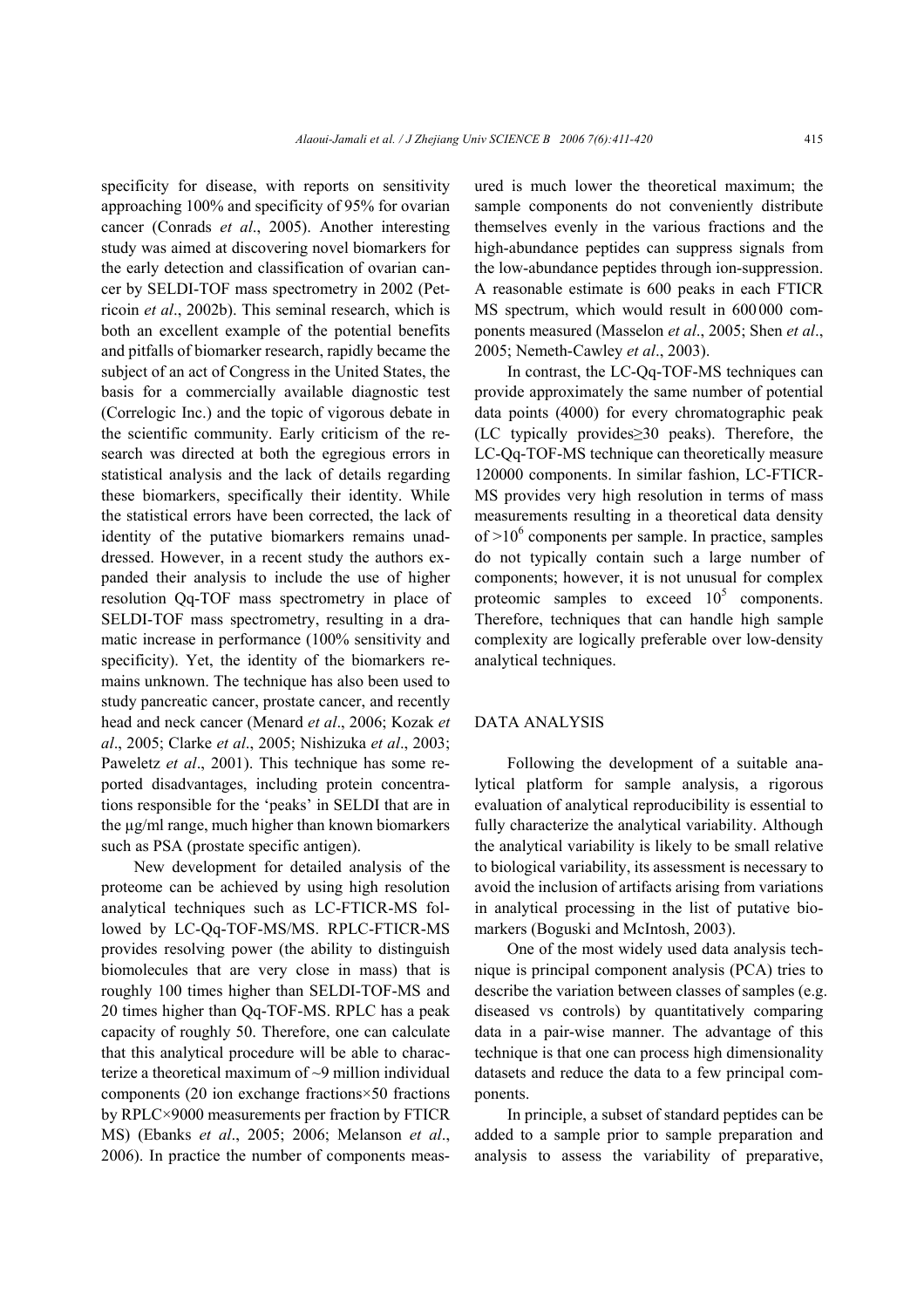chromatographic and mass spectrometric steps. These errors can be characterized by calculating the measurement error covariance matrix from replicate preparations and injections. Errors arising from variations in sample processing can be quantified by the addition of known amounts of internal standards (molecules with known chromatographic and mass spectral properties and which cover the expected range of biomarkers sought) at various points in the sample preparation and sample analysis steps. Specifically, internal standards can be added to the samples to correct for: (1) variations in fractionation of the raw plasma prior to LC-MS analysis, (2) correction of chromatographic variations (retention time shifts, injection volume variations), and (3) correction of mass spectrometry variations (drift in mass calibration and ionization efficiency).

Following the establishment of normalization methods, it will be necessary to subject the raw (normalized) data to a data reduction step. This is required for several reasons. First, the huge volume of LC-MS data makes direct analysis of the data computationally impractical. Perhaps more importantly, however, registration in the temporal and mass-spectral domains is not consistent, i.e. the mass-chromatograms do not overlay one another perfectly due to experimental variations. Data reduction will therefore be accomplished through a preliminary feature reduction based on the fact that many peaks are close to background noise or can be assigned to known contaminants (solvents, buffers, detergents, etc.). Using representative test and control samples, selected chromatographic peaks can be used to establish thresholds values below which mass spectral peaks can be ignored.

Although tedious, the sheer size (up to  $10<sup>6</sup>$  data points per second) and complexity of the data requires the establishment of detailed data processing procedures. In addition, peptides give rise to several peaks in high-resolution mass spectrometry. Therefore, without knowledge of isotopic patterns of radiolabelled peptides, automated peak-finding algorithms could assign an isotope artifact as a unique feature that is only found in cancer. These potential artifacts are especially problematic for low-level components whose signals are near the instrument's detection limit. This situation is crucial since these low-level components are the most likely source of biomarkers

for early detection. Therefore, intelligent algorithms for peak finding and data reduction are needed that will avoid the introduction of artifacts yet be sensitive enough to detect components in low amounts.

The next stage of the data analysis is to characterize the biological variability of the selected features within the test and control groups by analyzing multiple samples within each group. This can be accomplished through the use of error covariance and correlation matrices. Not only will this allow the variance of individual LC-MS features to be assessed, but the relationships among features (their covariance) can be examined. This characterization is important for excluding normal biological variation from the features that distinguish the test and control samples.

#### VALIDATION OF THE BIOMARKERS

The end result of proteomic analysis is to have appropriate validation before the marker can reach clinical applications. Once a putative biomarker has been identified, validation using additional measurements and compound identification is necessary (Hammond and Taube, 2002; Anderson and Anderson, 2002). For example, one can repeat the analysis at additional time points and determine the temporal correlation of putative biomarkers with the progression of the disease. Determining the timing of the appearance of a biomarker has been shown to be important in assessing a biomarker's prognostic utility. For example, ovarian cancer is accompanied by elevated serum osteopontin levels (Bast *et al*., 2005), though its diagnostic utility is inferior to CA125 (the only currently validated biomarker for ovarian cancer) as a biomarker for postoperative monitoring. However, serum osteopontin was shown to rise earlier than CA125 in patients suffering from recurrent ovarian cancer. This fact illustrates the utility of simultaneous measurement of multiple biomarkers.

Critical issues that need to be addressed for the validation studies include the specificity and reproducibility of the marker. In the case of cancer tissues and biological fluids, this is further complicated by intra- and inter-cell heterogeneity. The use of tumor tissues or needle biopsies may be problematic because multiple and representative tissue sampling is not always feasible, e.g. tumors in non-accessible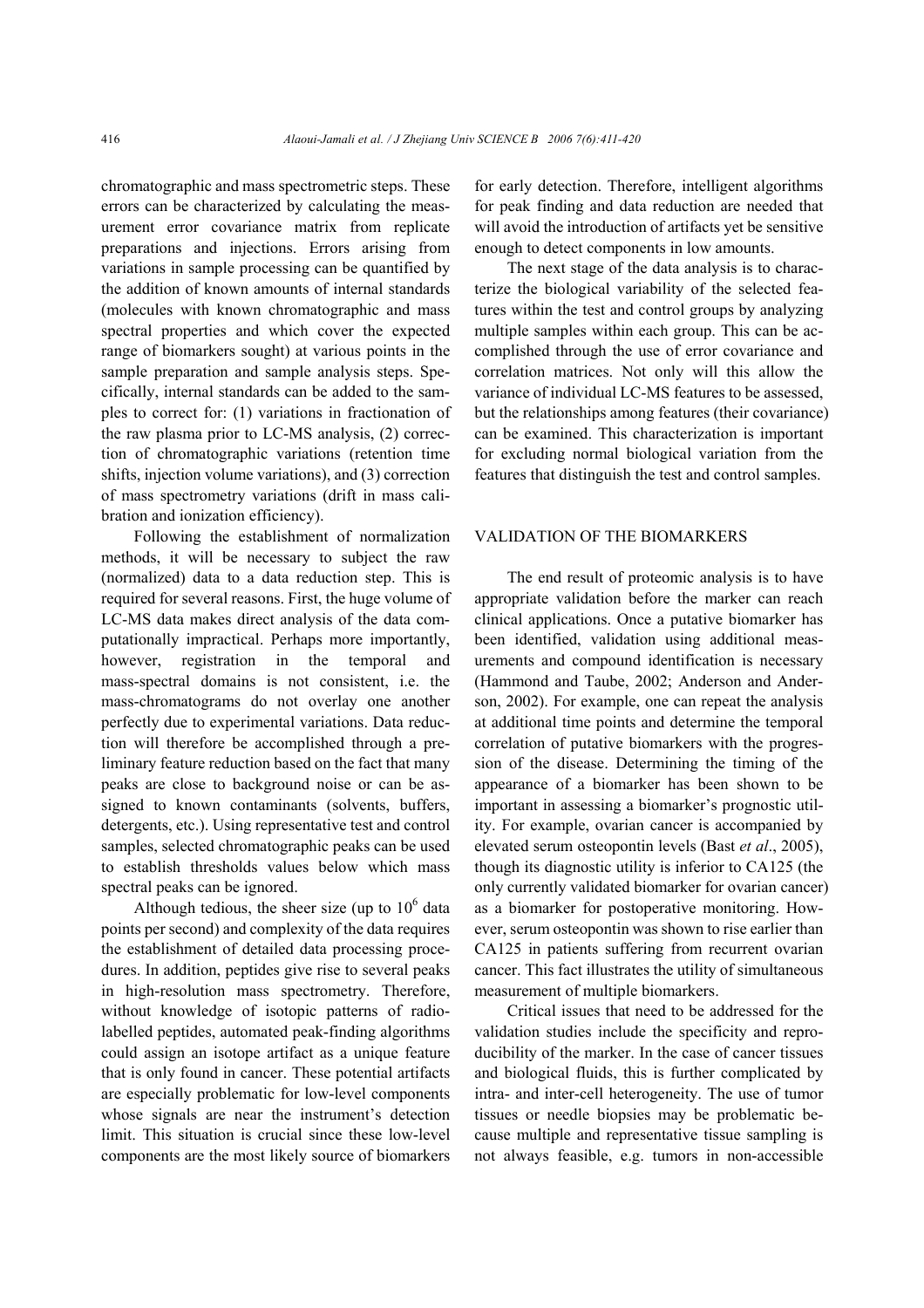sites. Furthermore, protein profiling can differ between a given area of the tumor mass. To address these problems, a proteomic study by Celis *et al*.(2002) on the most prevalent transitional cell carcinoma of the bladder has combined proteomics and immunohistochemistry with clinical data gathered over a 5-year period and correlated the protein database to cancer cell heterogeneity within normal urothelium with recurrence. The study reported that tumor lesions displaying phenotypic alterations in the basal, proliferative compartment of the urothelium have the highest incidence of recurrence.

More exciting methods are being developed that can compare proteins present in easily accessible biological fluids from patients, which are predictive of disease progression and/or therapeutic response. This approach has been reported for body fluids including serum (Petricoin *et al*., 2004; Pusztai and Gianni, 2004; Bachelot *et al*., 2003). However, most current published studies are very preliminary and were conducted in a very small number of samples with no specific marker being carefully validated. As with genomics, proteomic technology is still evolving to improve its predictive value (Knezevic *et al*., 2001).

## CONCLUSION AND PERSPECTIVES

Current clinical and pathological markers poorly predict early disease development and response to treatment. Standard diagnostic methods, including tissue histopathology are now shifting rapidly toward molecular diagnosis due to the rapid progress in proteomic instrumentation. This powerful technology can identify all proteins and their posttranslational modifications in disease conditions, and hence will greatly accelerate progress toward novel diagnostic and predictive tools to track early disease and tailor treatments to specific patients.

#### ACKNOWLEDGEMENT

Dr. Alaoui-Jamali is a Scholar of the "Fond de Recherches Scientifiques du Quebec (FRSQ)" and a recipient of Dundi and Lyon Sachs Distinguished Scientist Award. His laboratory has been supported by the Canadian Breast Cancer Research Alliance of the National Cancer Institute, the National Cancer Institute of Canada, the Canadian Institutes for Health Research (CIHR), the Cancer Research Society Inc., and the US Army Research Program. Ying-jie Xu is supported by a CIHR Training Award.

#### **References**

- Aebersold, R., Goodlett, D.R., 2001. Mass spectrometry in proteomics. *Chem. Rev.*, **101**(2):269-295. [doi:10.1021/ cr990076h]
- Aebersold, R., Mann, M., 2003. Mass spectrometry-based proteomics. *Nature*, **422**(6928):198-207. [doi:10.1038/ nature01511]
- Anderson, N.L., Anderson, N.G., 2002. The human plasma proteome: history, character, and diagnostic prospects. *Mol. Cell. Proteomics*, **1**(11):845-867. [doi:10.1074/mcp. R200007-MCP200]
- Bachelot, T., Ray-Coquard, I., Menetrier-Caux, C., Rastkha, M., Duc, A., Blay, J.Y., 2003. Prognostic value of serum levels of interleukin 6 and of serum and plasma levels of vascular endothelial growth factor in hormone-refractory metastatic breast cancer patients. *Br. J. Cancer*, **88**(11): 1721-1726. [doi:10.1038/sj.bjc.6600956]
- Balmain, A., Gray, J., Ponder, B., 2003. The genetics and genomics of cancer. *Nature Genet.*, **33**(Suppl. 3):238-244. [doi:10.1038/ng1107]
- Bast, R.C.Jr, Badgwell, D., Lu, Z., Marquez, R., Rosen, D., Liu, J., Baggerly, K.A., Atkinson, E.N., Skates, S., Zhang, Z., *et al*., 2005. New tumor markers: CA125 and beyond. *Int. J. Gynecol. Cancer*, **15**(Suppl. 3):274-281. [doi:10.1111/ j.1525-1438.2005.00441.x]
- Bayer, E.M., Bottrill, A.R., Walshaw, J., Vigouroux, M., Naldrett, M.J., Thomas, C.L., Maule, A.J., 2006. Arabidopsis cell wall proteome defined using multidimensional protein identification technology. *Proteomics*, **6**(1): 301-311. [doi:10.1002/pmic.200500046]
- Bichsel, V.E., Liotta, L.A., Petricoin, E.F., 2001. Cancer proteomics: from biomarker discovery to signal pathway profiling. *Cancer J.*, **7**:69-78.
- Blagoev, B., Ong, S.E., Kratchmarova, I., Mann, M., 2004. Temporal analysis of phosphotyrosine-dependent signaling networks by quantitative proteomics. *Nat. Biotechnol.*, **22**(9):1139-1145. [doi:10.1038/nbt1005]
- Boguski, M.S., McIntosh, M.W., 2003. Biomedical informatics for proteomics*. Nature*, **422**(6928):233-237. [doi:10.1038/nature01515]
- Braun, S., Pantel, K., Muller, P., Janni, W., Hepp, F., Kentenich, C.R., Gastroph, S., Wischnik, A., Dimpfl, T., Kindermann, G., *et al*., 2000. Cytokeratin-positive cells in the bone marrow and survival of patients with stage I, II, or III breast cancer. *N. Engl. J. Med*., **342**(8):525-533. [doi:10.1056/NEJM200002243420801]
- Cagney, G., Emili, A., 2002. De novo peptide sequencing and quantitative profiling of complex protein mixtures using mass-coded abundance tagging. *Nat. Biotechnol.*,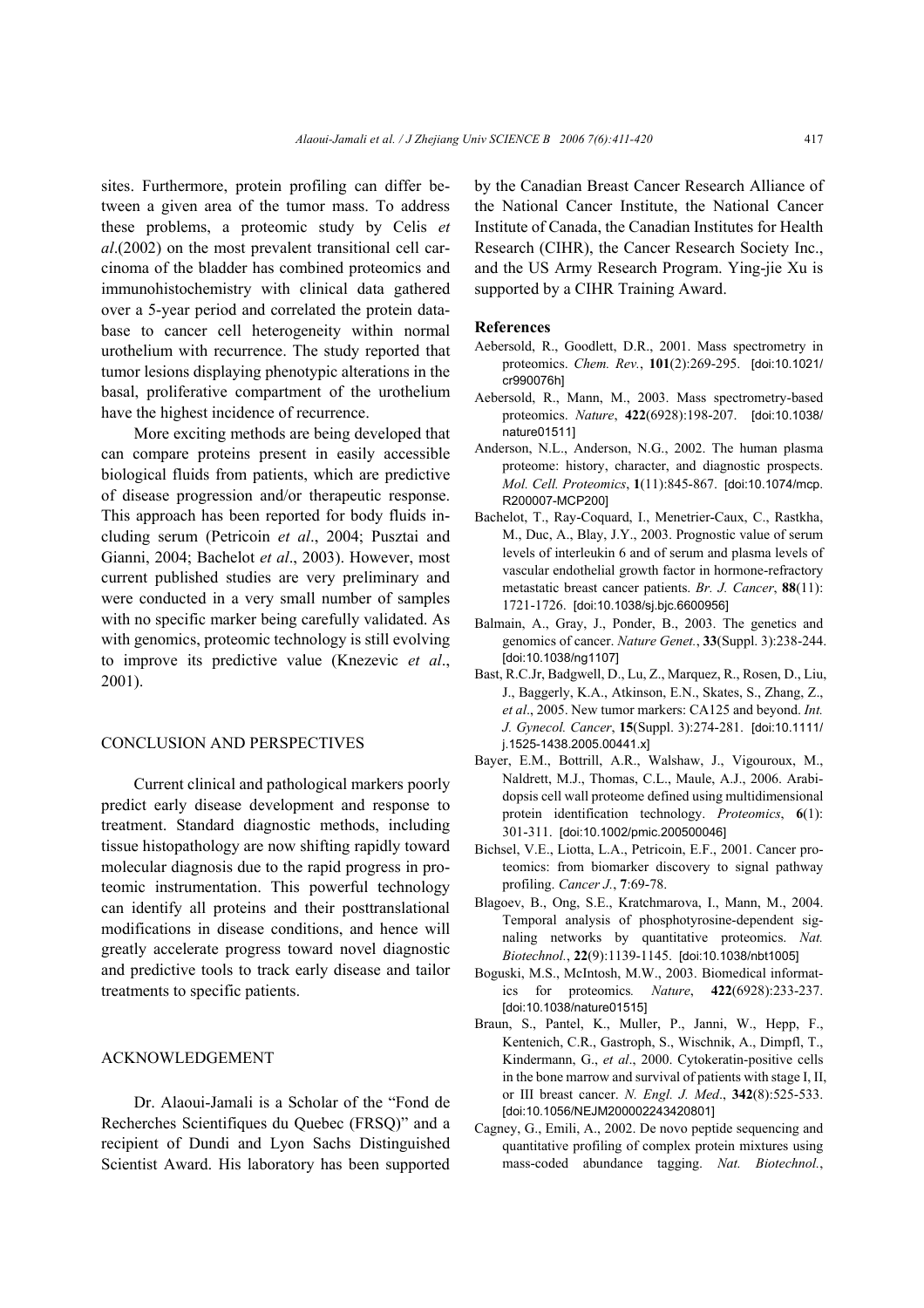**20**(2):163-170. [doi:10.1038/nbt0202-163]

- Celis, J.E., Gromov, P., 2003. Proteomics in translational cancer research: toward an integrated approach. *Cancer Cell*, **3**(1):9-15. [doi:10.1016/S1535-6108(02)00242-8]
- Celis, J.E., Celis, P., Palsdottir, H., Ostergaard, M., Gromov, P., Primdahl, H., Orntoft, T.F., Wolf, H., Celis, A., Gromova, I., 2002. Proteomic strategies to reveal tumor heterogeneity among urothelial papillomas. *Mol. Cell Proteomics*, **1**(4):269-279. [doi:10.1074/mcp.M100031-MCP200]
- Chakravarti, D.N., Gallagher, S., Chakravarti, B., 2004. Difference gel electrophoresis: application in quantitative proteomics research. *Current Proteomics*, **1**(4):261-271.
- Chen, E.I., Hewel, J., Felding-Habermann, B., Yates, J.R.3rd, 2006. Large scale protein profiling by combination of protein fractionation and multidimensional protein identification technology (MudPIT). *Mol. Cell Proteomics*, **5**(1):53-56. [doi:10.1074/mcp.T500013-MCP200]
- Clarke, C.H., Buckley, J.A., Fung, E.T., 2005. SELDI-TOF-MS proteomics of breast cancer. *Clin. Chem. Lab. Med.*, **43**(12):1314-1320. [doi:10.1515/CCLM.2005. 225]
- Conrads, T.P., Hood, B.L., Petricoin III, E.F., Liotta, L.A., Veenstra, T.D., 2005. Cancer proteomics: many technologies, one goal. *Expert Rev. Proteomics*, **2**(5):693-703. [doi:10.1586/14789450.2.5.693]
- Corder, E.H., Guess, H.A., Hulka, B.S., Friedman, G.D., Sadler, M., Vollmer, R.T., Lobaugh, B., Drezner, M.K., Vogelman, J.H., Orentreich, N., 1993. Vitamin D and prostate cancer: a prediagnostic study with stored sera. *Cancer Epidemiol., Biomarkers & Prev.*, **2**:467-472.
- Durr, E., Yu, J., Krasinska, K.M., Carver, L.A., Yates, J.R., Testa, J.E., Oh, P., Schnitzer, J.E., 2004. Direct proteomic mapping of the lung microvascular endothelial cell surface in vivo and in cell culture. *Nat. Biotechnol*., **22**(8):985-992. [doi:10.1038/nbt993]
- Ebanks, R.O., Goguen, M., McKinnon, S., Pinto, D.M., Ross, N.W., 2005. Identification of the major outer membrane proteins of Aeromonas salmonicida. *Dis. Aquat. Organ.*, **68**(1):29-38.
- Ebanks, R.O., Chisholm, K., McKinnon, S., Whiteway, M., Pinto, D.M., 2006. Proteomic analysis of Candida albicans yeast and hyphal cell wall and associated proteins. *Proteomics*, **6**(7):2147-2156. [doi:10.1002/pmic.200500100]
- Guzzetta, A.W., Chien, A.S., 2005. A double-vented tetraphasic continuous column approach to MudPIT analysis on long capillary columns demonstrates superior proteomic coverage. *J. Proteome Res.*, **4**(6):2412-2419. [doi:10.1021/pr050209h]
- Hammond, M.E., Taube, S.E., 2002. Issues and barriers to development of clinically useful tumor markers: a development pathway proposal. *Semin. Oncol.*, **29**(3):213-221. [doi:10.1053/sonc.2002.32896]
- Hanash, S., 2001. 2-D or not 2-D: is there a future for 2-D gels in proteomics? Insights from the York proteomics meeting. *Proteomics*, **1**:635-637.
- Hanash, S., 2003. Disease proteomics. *Nature*, **422**(6928): 226-232. [doi:10.1038/nature01514]
- Henderson, N.A., Steele, R.J., 2005. SELDI-TOF proteomic analysis and cancer detection. *Surgeon*, **3**(6):383-390.
- Hoheisel, J.D., 2006. Microarray technology: beyond transcript profiling and genotype analysis. *Nat. Rev. Genet*., **7**(3):200-210. [doi:10.1038/nrg1809]
- Jessani, N., Niessen, S., Wei, B.Q., Nicolau, M., Humphrey, M., Ji, Y., Han, W., Noh, D.Y., Yates, J.R.3rd, Jeffrey, S.S., *et al*., 2005. A streamlined platform for high-content functional proteomics of primary human specimens. *Nat. Methods*, **2**(9):691-697. [doi:10.1038/nmeth778]
- Kachman, M.T., Wang, H., Schwartz, D.R., Cho, K.R., Lubman, D.M., 2002. A 2-D liquid separations/mass mapping method for interlysate comparison of ovarian cancers. *Anal. Chem.*, **74**(8):1779-1791. [doi:10.1021/ac011159c]
- Kaji, H., Saito, H., Yamauchi, Y., Shinkawa, T., Taoka, M., Hirabayashi, J., Kasai, K., Takahashi, N., Isobe, T., 2003. Lectin affinity capture, isotope-coded tagging and mass spectrometry to identify N-linked glycoproteins*. Nat. Biotechnol.*, **21**(6):667-672. [doi:10.1038/nbt829]
- Khodavirdi, A.C., Song, Z., Yang, S., Zhong, C., Wang, S., Wu, H., Pritchard, C., Nelson, P.S., Roy-Burman, P., 2006. Increased expression of osteopontin contributes to the progression of prostate cancer. *Cancer Res.*, **66**(2):883-888. [doi:10.1158/0008-5472.CAN-05-2816]
- Knezevic, V., Leethanakul, C., Bichsel, V.E., Worth, J.M., Prabhu, V.V., Gutkind, J.S., Liotta, L.A., Munson, P.J., Petricoin III, E.F., Krizman, D.B., 2001. Proteomic profiling of the cancer microenvironment by antibody arrays. *Proteomics*, **1**(10):1271-1278. [doi:10.1002/1615-9861 (200110)1:10<1271::AID-PROT1271>3.0.CO;2-6]
- Kozak, K.R., Su, F., Whitelegge, J.P., Faull, K., Reddy, S., Farias-Eisner, R., 2005. Characterization of serum biomarkers for detection of early stage ovarian cancer. *Proteomics*, **5**(17):4589-4596. [doi:10.1002/pmic.200500093]
- Lilley, K.S., Friedman, D.B., 2004. All about DIGE: quantification technology for differential-display 2D-gel proteomics. *Exp. Rev. Proteomics*, **1**(4):401-409. [doi:10. 1586/14789450.1.4.401]
- Liotta, L.A., Petricoin, E.F., 2006. Serum peptidome for cancer detection: spinning biologic trash into diagnostic gold. *J. Clin. Invest.*, **116**(1):26-30. [doi:10.1172/JCI27467]
- Ludwig, J.A., Weinstein, J.N., 2005. Biomarkers in cancer staging, prognosis and treatment selection. *Nature Reviews Cancer*, **5**(11):845-856. [doi:10.1038/nrc1739]
- Masselon, C., Pasa-Tolic, L., Tolic, N., Anderson, G.A., Bogdanov, B., Vilkov, A.N., Shen, Y., Zhao, R., Qian, W.J., Lipton, M.S., *et al*., 2005. Targeted comparative proteomics by liquid chromatography-tandem fourier ion cyclotron resonance mass spectrometry. *Anal. Chem.*, **77**(2):400-406. [doi:10.1021/ac049043e]
- McCormack, A.L., Schieltz, D.M., Goode, B., Yang, S., Barnes, G., Drubin, D., Yates, J.R.3rd, 1997. Direct analysis and identification of proteins in mixtures by LC/MS/MS and database searching at the low-Femtomole level. *Anal. Chem.*, **69**(4):767-776. [doi:10.1021/ac960799q]
- Melanson, J.E., Chisholm, K.A., Pinto, D.M., 2006. Targeted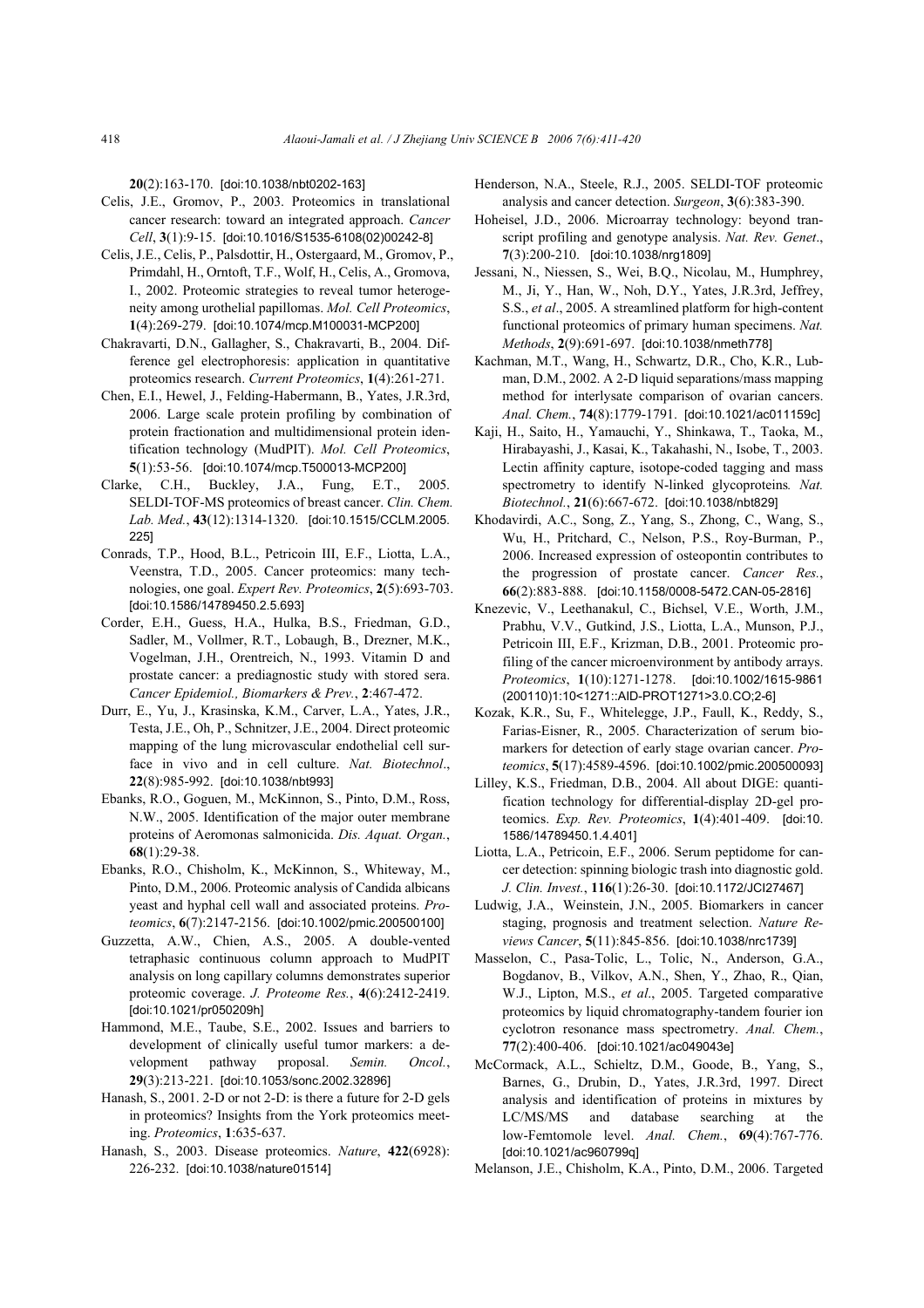comparative proteomics by liquid chromatography/matrix-assisted laser desorption/ionization triple-quadrupole mass spectrometry. *Rapid Commun. Mass Spectrom.*, **20**(5):904-910. [doi:10.1002/rcm.2391]

- Menard, C., Johann, D., Lowenthal, M., Muanza, T., Sproull, M., Ross, S., Gulley, J., Petricoin, E., Coleman, C.N., Whiteley, G., *et al*., 2006. Discovering clinical biomarkers of ionizing radiation exposure with serum proteomic analysis. *Cancer Res.*, **66**(3):1844-1850. [doi:10.1158/0008-5472.CAN-05-3466]
- Moshkovskii, S.A., Serebryakova, M.V., Kuteykin-Teplyakov, K.B., Tikhonova, O.V., Goufman, E.I., Zgoda, V.G., Taranets, I.N., Makarov, O.V., Archakov, A.I., 2005. Ovarian cancer marker of 11.7 kDa detected by proteomics is a serum amyloid A1. *Proteomics*, **5**(14):3790-3797. [doi:10.1002/pmic.200401205]
- Nemeth-Cawley, J.F., Tangarone, B.S., Rouse, J.C., 2003. "Top Down" characterization is a complementary technique to peptide sequencing for identifying protein species in complex mixtures. *J. Proteome Res.*, **2**(5):495-505. [doi:10.1021/pr034008u]
- Nishizuka, S., Charboneau, L., Young, L., Major, S., Reinhold, W.C., Waltham, M., Kouros-Mehr, H., Bussey, K.J., Lee, J.K., Espina, V., *et al*., 2003. Proteomic profiling of the NCI-60 cancer cell lines using new high-density reverse-phase lysate microarrays. *Proc. Natl. Acad. Sci*. *(USA)*, **100**:14229-14234.
- Ong, S.E., Mann, M., 2005. Mass spectrometry-based proteomics turns quantitative. *Nat. Chem. Biol.*, **1**(5): 252-262. [doi:10.1038/nchembio736]
- Orchekowski, R., Hamelinck, D., Li, L., Gliwa, E., van-Brocklin, M., Marrero, J.A., Vande Woude, G.F., Feng, Z., Brand, R., Haab, B.B., 2005. Antibody microarray profiling reveals individual and combined serum proteins associated with pancreatic cancer. *Cancer Res.*, **65**(23):11193-11202. [doi:10.1158/0008-5472.CAN-05- 1436]
- Ozier, O., Amin, N., Ideker, T., 2003. Global architecture of genetic interactions on the protein network. *Nat. Biotechnol.*, **21**(5):490-491.
- Paweletz, C.P., Liotta, L.A., Petricoin, E.F., 2001. New technologies for biomarker analysis of prostate cancer progression: laser capture microdissection and tissue proteomics. *Urology*, **57**(4):160-163. [doi:10.1016/S0090- 4295(00)00964-X]
- Pawlik, T.M., Hawke, D.H., Liu, Y., Krishnamurthy, S., Fritsche, H., Hunt, K.K., Kuerer, H.M., 2006. Proteomic analysis of nipple aspirate fluid from women with early-stage breast cancer using isotope-coded affinity tags and tandem mass spectrometry reveals differential expression of vitamin D binding protein. *BMC Cancer*, **6**(1):68.
- Petricoin, E.F., Zoon, K.C., Kohn, E.C., Barrett, J.C., Liotta, L.A., 2002a. Clinical proteomics: translating benchside promise into bedside reality. *Nature Rev. Drug Discov.*, **1**(9):683-695. [doi:10.1038/nrd891]

Petricoin III, E., Ardekani, A., Hitt, B., Levine, P., Fusaro, V.,

Steinberg, S., Mills, G., Simone, C., Fishman, D., Kohn, E., *et al*., 2002b. Use of proteomic patterns in serum to identify ovarian cancer. *The Lancet*, **359**(9306):572-577. [doi:10.1016/S0140-6736(02)07746-2]

- Petricoin, E.F., Ornstein, D.K., Liotta, L.A., 2004. Clinical proteomics: applications for prostate cancer biomarker discovery and detection. *Urol. Oncol.*, **22**(4):322-328.
- Phizicky, E., Bastiaens, P.I.H., Zhu, H., Snyder, M., Fields, S., 2003. Protein analysis on a proteomic scale. *Nature*, **422**(6928):208-215. [doi:10.1038/nature01512]
- Pusztai, L., Gianni, L., 2004. Technology insight: emerging techniques to predict response to preoperative chemotherapy in breast cancer. *Nat. Clin. Pract. Oncol.*, **1**(1):44-50. [doi:10.1038/ncponc0025]
- Ramus, C., de Peredo, A.G., Dahout, C., Gallagher, M., Garin, J., 2006. An optimized strategy for ICAT quantification of membrane proteins. *Mol. Cell Proteomics*, **5**(1):68-78. [doi:10.1074/mcp.M500205-MCP200]
- Ricolleau, G., Charbonnel, C., Lode, L., Loussouarn, D., Joalland, M.P., Bogumil, R., Jourdain, S., Minvielle, S., Campone, M., Deporte-Fety, R., *et al*., 2006. Surface-enhanced laser desorption/ionization time of flight mass spectrometry protein profiling identifies ubiquitin and ferritin light chain as prognostic biomarkers in node-negative breast cancer tumors. *Proteomics*, **6**(6):1963-1975. [doi:10.1002/pmic.200500283]
- Righetti, P.G., Castagna, A., Herbert, B., Reymond, F., Rossier, J.S., 2003. Prefractionation techniques in proteome analysis. *Proteomics*, **3**(8):1397-1407. [doi:10.1002/pmic. 200300472]
- Schrimpf, S.P., Meskenaite, V., Brunner, E., Rutishauser, D., Walther, P., Eng, J., Aebersold, R., Sonderegger, P., 2005. Proteomic analysis of synaptosomes using isotope-coded affinity tags and mass spectrometry. *Proteomics*, **5**(10):2531-2541. [doi:10.1002/pmic.200401198]
- Shadforth, I.P., Dunkley, T.P., Lilley, K.S., Bessant, C., 2005. i-Tracker: for quantitative proteomics using iTRAQ. *BMC Genomics*, **6**(1):145. [doi:10.1186/1471-2164-6- 145]
- Shen, Y., Strittmatter, E.F., Zhang, R., Metz, T.O., Moore, R.J., Li, F., Udseth, H.R., Smith, R.D., Unger, K.K., Kumar, D., *et al*., 2005. Making broad proteome protein measurements in 1~5 min using high-speed RPLC separations and high-accuracy mass measurements*. Anal. Chem.*, **77**(23):7763-7773. [doi:10.1021/ac051257o]
- Sidransky, D., 2002. Emerging molecular markers of cancer. *Nature Rev. Cancer*, **2**(3):210-219. [doi:10.1038/nrc755]
- Staunton, J.E., Slonim, D.K., Coller, H.A., Tamayo, P., Angelo, M.J., Park, J., Scherf, U., Lee, J.K., Reinhold, W.O., Weinstein, J.N., Mesirov, J.P., *et al*., 2001. Chemosensitivity prediction by transcriptional profiling. *Proc. Natl. Acad. Sci. (USA)*, **98**:10787-10792.
- Tyers, M., Mann, M., 2003. From genomics to proteomics. *Nature*, **422**(6928):193-197. [doi:10.1038/nature01510]
- van de Vijver, M.J., He, Y.D., van′t Veer, L.J., Dai, H., Hart, A.A., Voskuil, D.W., Schreiber, G.J., Peterse, J.L., Roberts, C., Marton, M.J., *et al*., 2002. A gene-expression